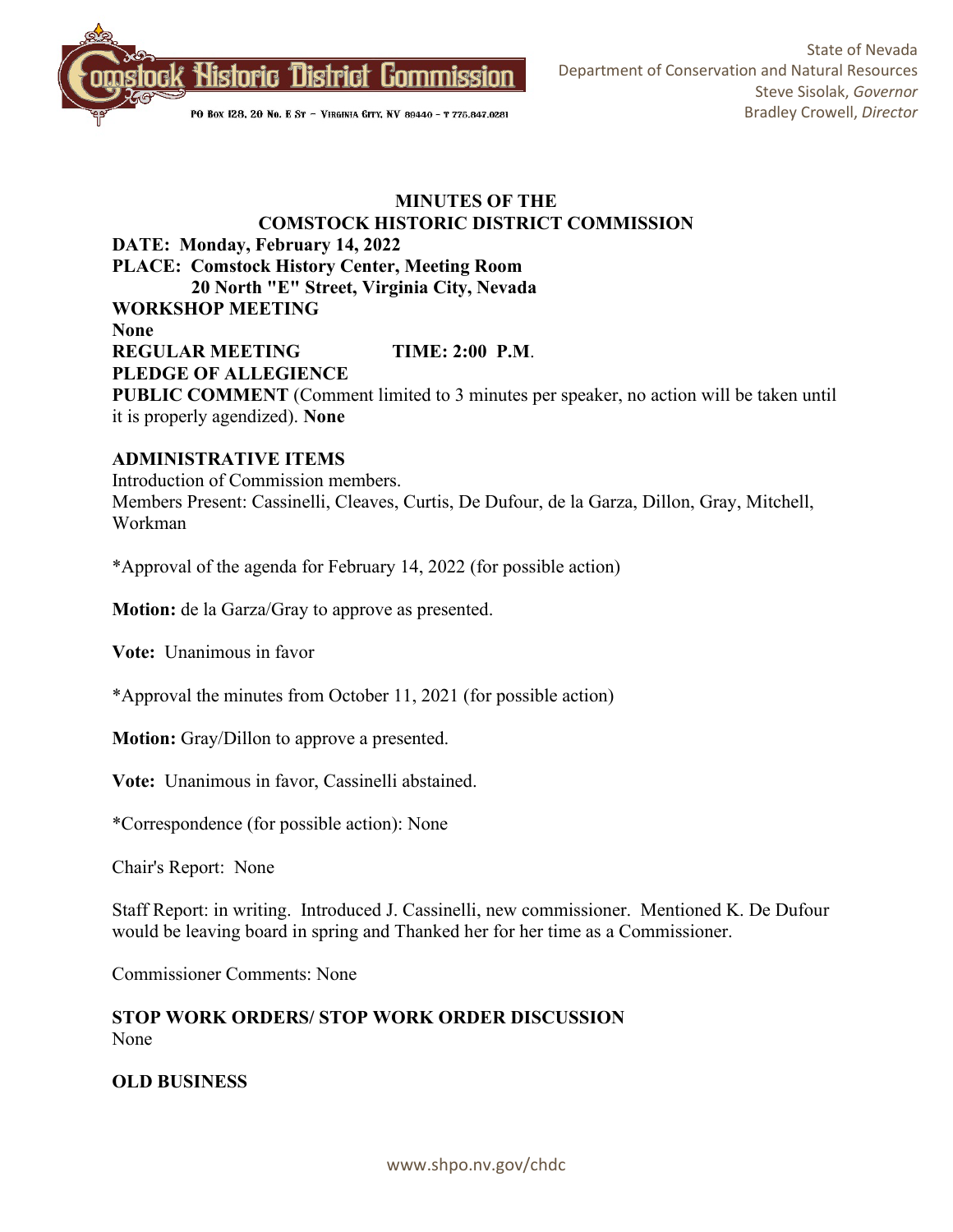

None

## **NEW BUSINESS**

Sprung frame storage structure, 1675 Dayton Toll Rd., Dayton—Brad Jorsch (for possible action)

Presentation by owner. History of property. Superfund cleanup. Significant grading. Structure for large equipment storage. Did not discover property was in CHDC boundary until well into county permitting process. On edge od district boundary. Discussion by staff of NRS 384 and standards. Introduction of letter of support from Lyon County. Christy Fernquist, neighbor commented no objection but was interested in what work was being proposed. Discussion of improving notification with Lyon County with a letter there too.

**Motion:** Gray/Mitchell. To approve as presented with provision that it sets no precedent and is specific to this site.

**Vote:** unanimous in favor

**Place relocated bridge, 0 Job's View Ln (APN 008-101-02), SC—Steve Havemann (for possible action)** Presentation by owner. 1922 historic bridge relocated from Missouri to be placed in lower Silver City. Question from Curtis re County involvement. Completely private undertaking. Question from Dillon re upkeep. Owner responsible for upkeep. Suggestion form de le Garza re public interpretation of bridge history. Owner agrees.

**Motion:** Gray/Cleaves. To approve as presented with staff to work with owner on color and interpretive materials.

**Vote:** unanimous in favor

# N**ew dwelling, 10 So. "O" St. VC—Hess Const. (for possible action)**

Presentation by owner/builder. Single story, 8/12 roof pitch, 6/12 on side slopes, 40 year comp shingle, board & batten siding, 3.0/5.0 single hung windows, corner cuts on garage openings.

**Motion:** Gray/Cassinelli. To approve as presented. Final materials and colors in consultation with staff.

**Vote:** unanimous in favor

### **New dwelling, 30 So. "O" St. VC—Hess Const. (for possible action)**

Presentation by owner/builder. two story, 7/12 roof pitch, 40-year comp shingle, board & batten siding, 3.0/5.0 single hung windows, same plan as house next door.